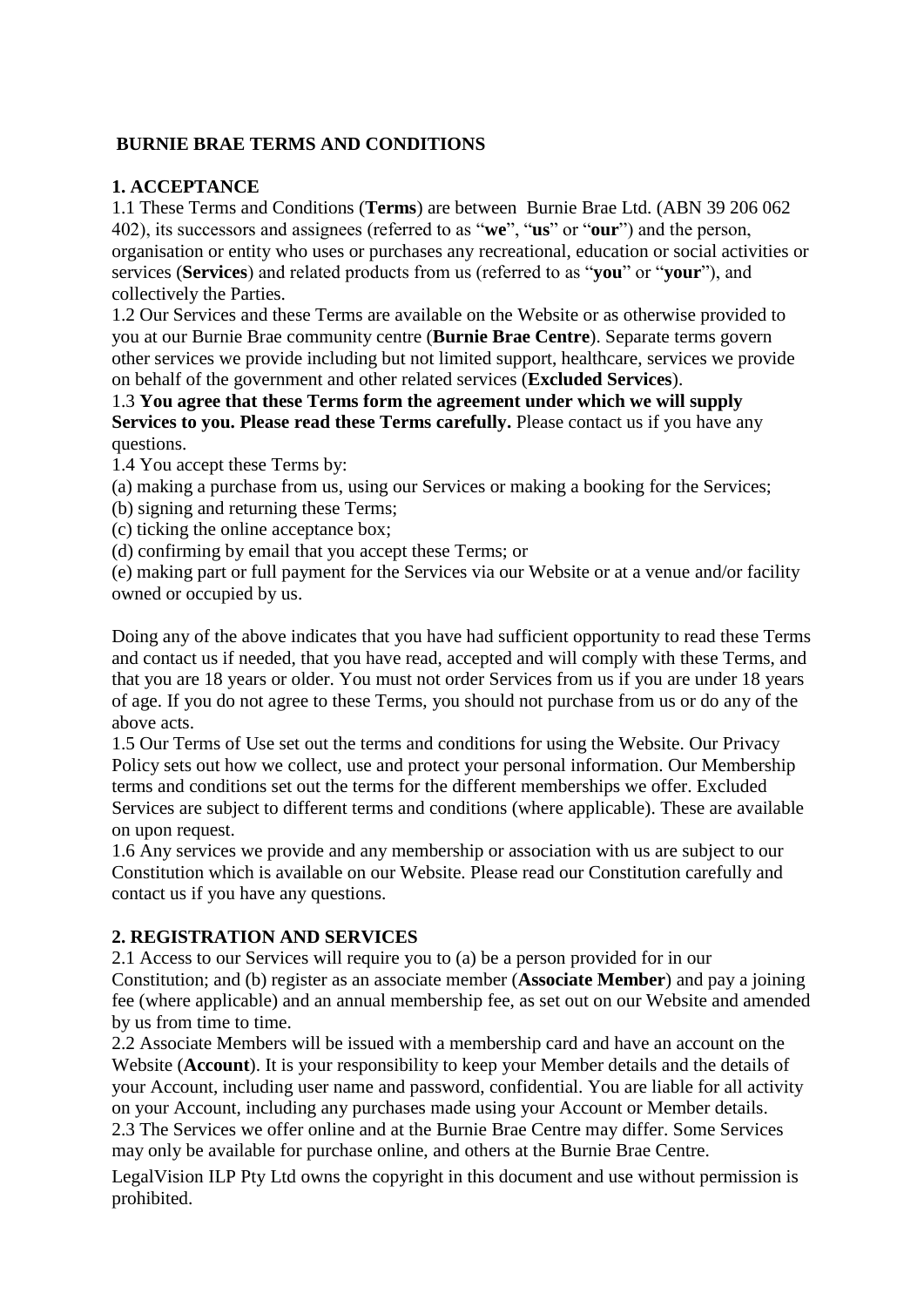2.4 Some Services may require you to book in advance on our Website or at a Burnie Brae Centre. Such Services are subject to availability. Where bookings are required, we recommend you book as early as possible to ensure you do not miss out.

2.5 We agree to perform the Services with due care and skill.

2.6 We reserve the right to refuse any request in relation to the Services that we deem inappropriate, unreasonable or illegal.

2.7 You may request additional services via our Website or contacting us via the contact details at the end of these Terms. You must pay any fees for such additional services as set out on the Website or as quoted to you. You will be expected to pay any fees for such additional Services before we commence performing them. You acknowledge and agree that if such Service is an Excluded Service, separate terms and conditions may also apply.

2.8 The estimated period for us to perform the Services is set out on our Website.

2.9 We may provide the Services to you using our employees, contractors and third party providers, and they are included in these Terms.

2.10 Third parties who are not our employees or our direct contractors (**Third Parties**) will be your responsibility. We are not responsible for the services provided by Third Parties. 2.11 If you request amended or additional services, including but not limited to changes in scope or variations (**Variation**), we have discretion as to whether we perform this work and whether an adjustment to the Fee may be required in respect of the same. If we are unable to accommodate the Variation, we may request that we be paid for Services performed to date and terminate these Terms.

2.12 If we agree to perform a Variation, then we will inform you of any additional cost (**Variation Fee**). You need to approve the Variation and Variation Fee before we commence work. We will invoice you accordingly for the Variation.

### **3. PRICE, INVOICING AND PAYMENT**

3.1 You agree to pay us the fees, including any other payments and expenses, for the Services that you have requested or for which you have made a booking, as set out on our Website (**Fees**). All amounts are stated in Australian dollars. All amounts include Australian GST (where applicable). Any applicable payments and expenses, such as additional meal or travel costs will be separately shown.

3.2 The Fees and Services can be varied by written agreement between us, including by email.

3.3 We will not commence performing the Services until you have paid our Fees.

3.4 Where applicable, you agree to make payment for the Fees by way of cash, direct debit or credit card or other payment options as set out on the Website or at the Burnie Brae Centre as applicable. Where required, you must provide your credit card or other payment details

(**Payment Details**) to us when making a purchase for the Services.

3.5 You must not pay, or attempt to pay the Fees through any fraudulent or unlawful means. If a payment is not able to be successfully processed then you will not be able to access the Services and any booking may be cancelled.

3.6 In the absence of fraud or mistake, all payments made are final and you shall not have the right to cancel your purchase for any reason and further you agree to satisfy all such payments made, with exception to action taken under the Cancellation and Refund Policy set out in these Terms.

3.7 If you make payment by debit or credit card, you warrant that the information you provide to us is true, accurate and complete, that you are authorised to use the debit or credit card to make the payment, that the payment will be honoured by the card issuer, and that you maintain sufficient funds in the account to cover the Fees.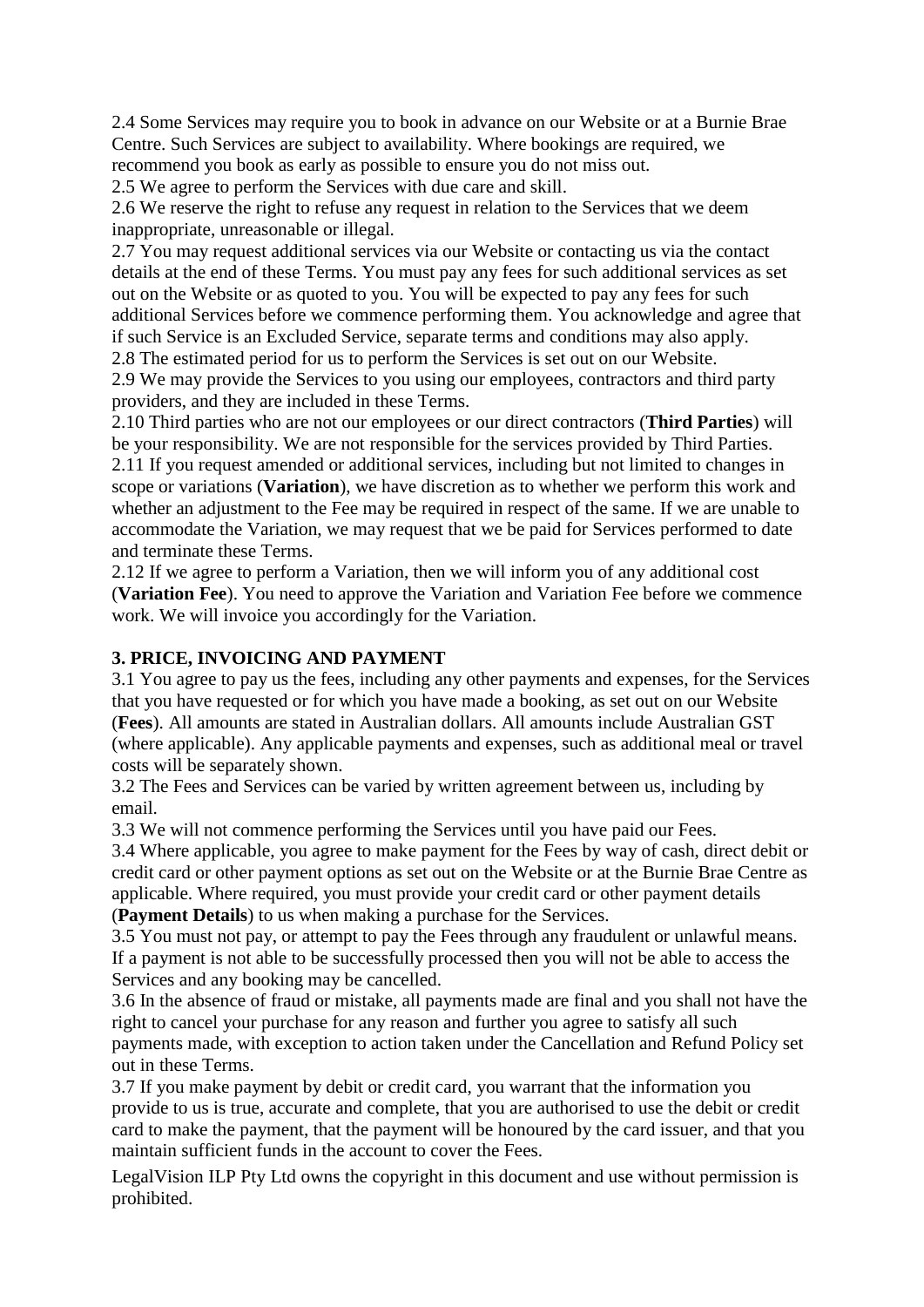3.8 If our Website states that the Fees and Price are an estimate only, you acknowledge that the final Fees and Price may be more or less than the estimated amounts. We will endeavour to inform you of any material variation as it becomes apparent.

3.9 Our pricing structure, payment methods and these Terms may be amended from time to time at our discretion. The pricing changes will apply to you for Services provided to you after

the date of the change. All other changes will apply from the date that the amended or new Terms are posted on our Website or are provided to you, whichever is earlier.

# **4. YOUR OBLIGATIONS AND WARRANTIES**

4.1 You warrant that throughout the term of these Terms that:

(a) you will comply with all rules and requirements as set out in our constitution accessible on our Website;

(b) there are no legal restrictions preventing you from agreeing to these Terms;

(c) you will cooperate with us and provide us with information that is reasonably necessary to enable us to perform the Services as requested by us from time to time, and comply with these requests in a timely manner;

(d) the information you provide to us is true, correct and complete;

(e) you will not infringe any third party rights in working with us and receiving the Services;

(f) you will inform us if you have reasonable concerns relating to our provision of Services under these Terms, with the aim that we and you will use all reasonable efforts to resolve your concerns;

(g) you are responsible for obtaining any consents, licences and permissions from other parties necessary for the Services to be provided, at your cost, and for providing us with the necessary consents, licences and permissions; and

(h) you consent to the use of your name and Intellectual Property in relation to the Services in a way which may identify you.

## **5. DISCOUNT CODES AND PROMOTIONS**

5.1 We may from time to time offer promotional discount codes, which may be applicable to our Services as set out on the Website or other promotional materials we provide to you, and must be entered at the time of ordering the Services. The conditions of use relating to any discount code will be specified at the time that it is issued.

## **6. OUR INTELLECTUAL PROPERTY**

6.1 The work and materials that we provide to you in carrying out the Services may contain material which is owned by or licensed to us and is protected by Australian and international laws (**Materials**). We own the intellectual property rights in the Materials including but not limited to copyright which subsists in all creative and literary works incorporated into our Materials.

6.2 You agree that, as between you and us, we own all Intellectual Property rights in the Website, business, branding and our Materials, and that nothing in these Terms constitutes a transfer of any intellectual property rights in such things, except as stated in these Terms or with our written permission.

6.3 Your use of our Materials does not grant you a licence, or act as a right to use any Intellectual Property in the Materials, whether registered or unregistered, except as stated in these Terms or with our written permission.

6.4 You must not breach our Intellectual Property rights by, including but not limited to: (a) altering or modifying any of the Materials;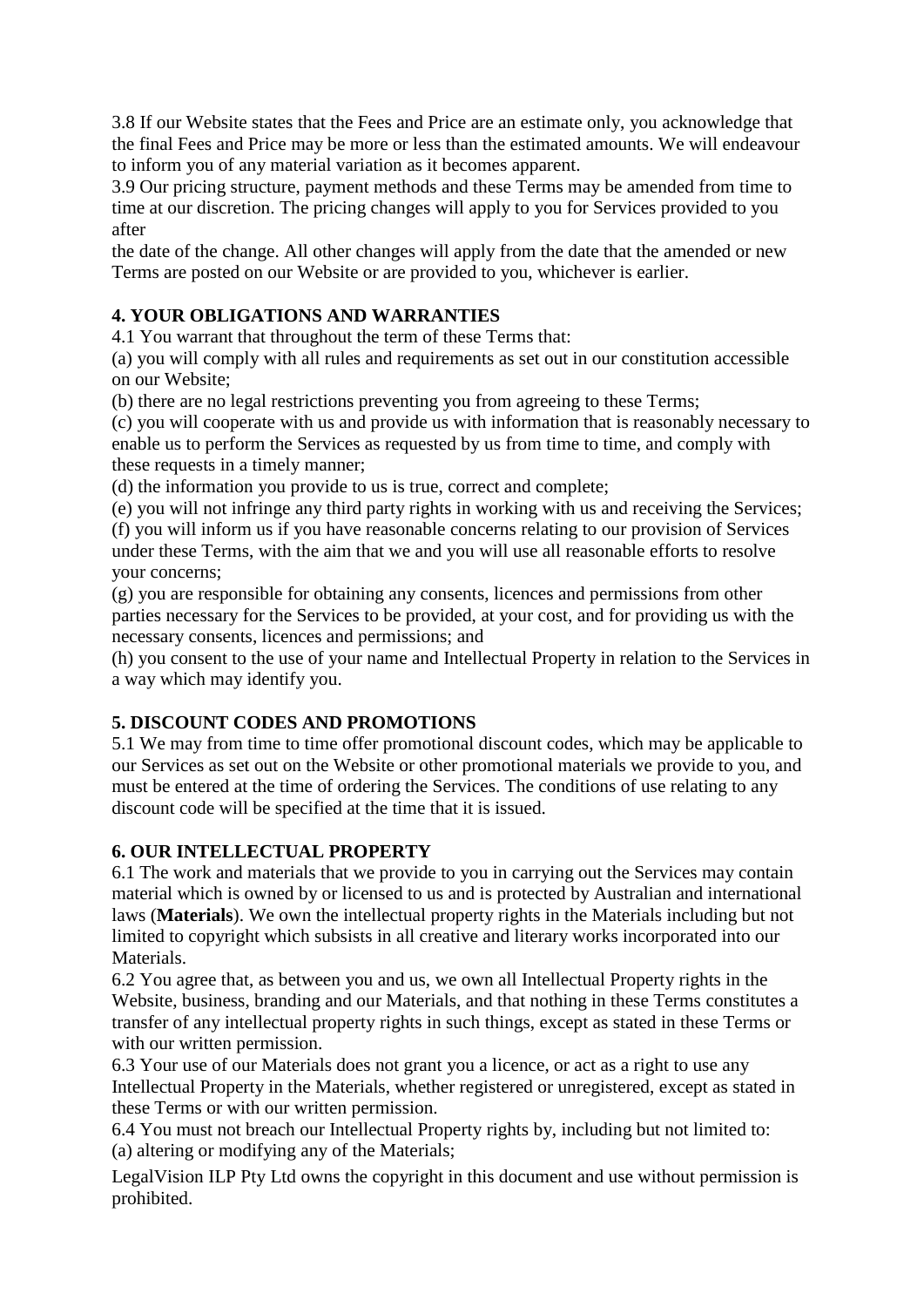(b) creating derivative works from the Materials; or

(c) using our Materials for commercial purposes such as onsale to third parties.

### **7. CONFIDENTIAL INFORMATION**

7.1 You agree not to disclose our Confidential Information to any third party; to use all reasonable endeavours to protect Confidential Information from any unauthorised disclosure; and only to use the Confidential Information for the purpose for which it was disclosed or provided by us to you, and not for any other purpose.

7.2 These obligations do not apply to Confidential Information that:

(a) is authorised to be disclosed;

(b) is in the public domain and/or is no longer confidential, except as a result of breach of these Terms;

(c) is received from a third party, except where there has been a breach of confidence; or

(d) must be disclosed by law or by a regulatory authority including under subpoena.

7.3 The obligations under this clause will survive termination of these Terms.

### **8. FEEDBACK AND DISPUTE RESOLUTION**

8.1 Your feedback is important to us. We seek to resolve your concerns quickly and effectively. If you have any feedback or questions about the Services, please contact us. 8.2 If there is a dispute between the Parties in relation to these Terms, the Parties agree to the following dispute resolution procedure:

(a) The complainant must tell the respondent in writing, the nature of the dispute, what outcome the complainant wants and what action the complainant thinks will settle the dispute. The Parties agree to meet in good faith to seek to resolve the dispute by agreement between them (**Initial Meeting**).

(b) If the Parties cannot agree how to resolve the dispute at the Initial Meeting, any Party may refer the matter to a mediator. If the parties cannot agree on who the mediator

should be, the complainant will ask the Law Society of Queensland to appoint a mediator. The mediator will decide the time and place for mediation. The Parties must attend the mediation in good faith, to seek to resolve the dispute.

8.3 Any attempts made by the Parties to resolve a dispute pursuant to this clause are without prejudice to other rights or entitlements of the Parties under these Terms, by law or in equity.

### **9. TERMINATION**

9.1 Subject to our Constitution, the Parties may terminate these Terms by mutual agreement by providing 30 days' notice in writing including by email.

9.2 Either Party may terminate these Terms if there has been a material breach of these Terms, subject to the dispute resolution procedure.

9.3 We may terminate these Terms immediately, at our sole discretion, if:

(a) we consider that a request for the Service is inappropriate, improper or unlawful;

(b) you fail to provide us with clear or timely instructions to enable us to provide the Services;

(c) you fail to make payment as required in clause 3; or

(d) for any other reason outside our control which has the effect of compromising our ability to perform our Services within the required timeframe.

9.4 On termination of these Terms you agree that the Fees or any payments made are not refundable to you, and you are liable to pay all amounts for Services rendered to you.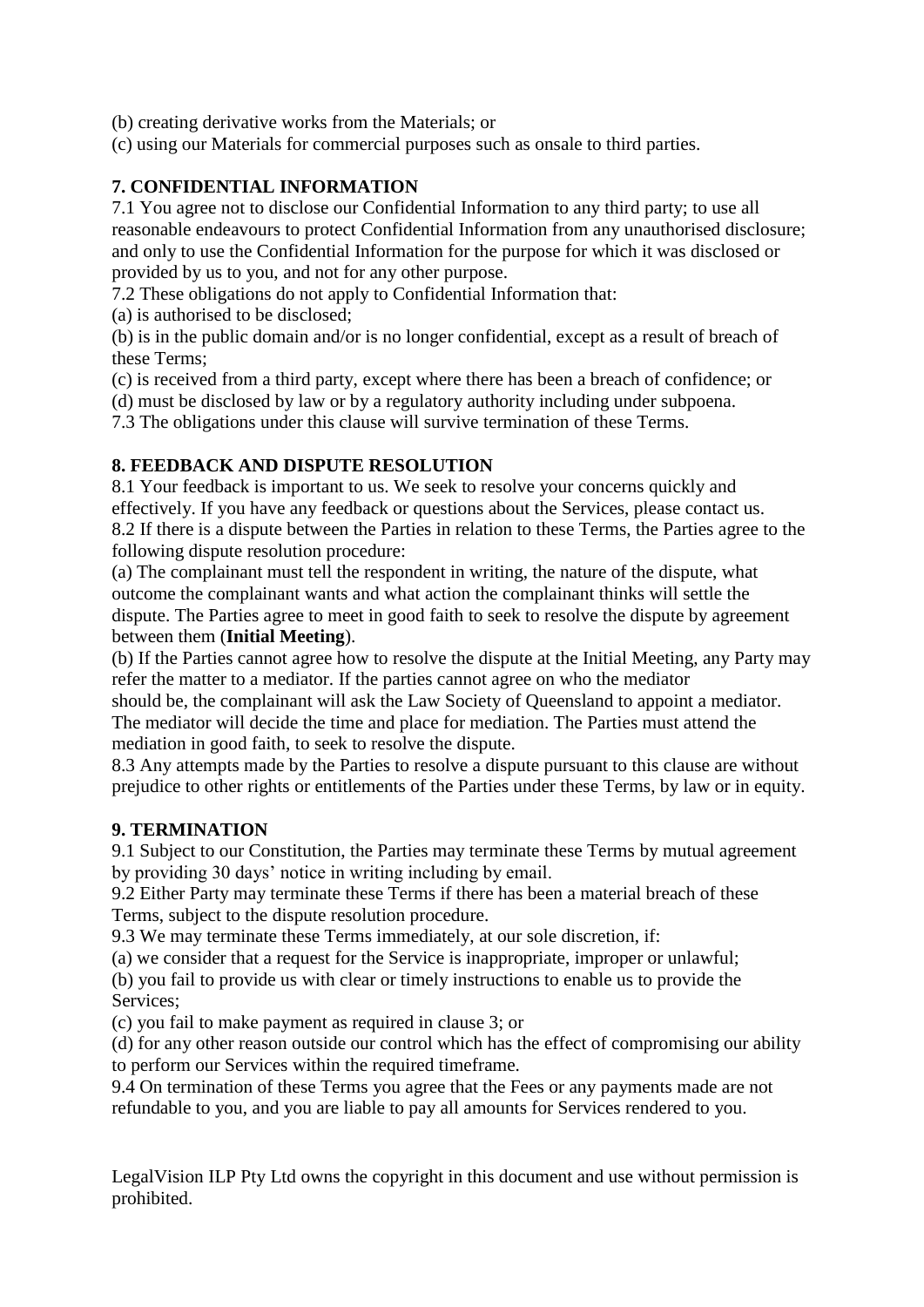9.5 If you terminate these Terms early, you must pay for all Services provided prior to termination, including any Services which have been performed and have not yet been paid by you.

9.6 On termination of these Terms you agree to promptly return (where possible), or delete or destroy (where not possible to return), our Confidential Information and Intellectual Property, and/or documents containing or relating to our Confidential Information and Intellectual Property.

9.7 On completion of the Services, we will retain your documents (including copies) as required by law or regulatory requirements. Your express or implied agreement to these Terms constitutes your authority for us to retain or destroy documents in accordance with the statutory periods, or on termination of these Terms.

9.8 The accrued rights, obligations and remedies of the Parties are not affected by the termination of these Terms.

## **10. CANCELLATION AND REFUND POLICY**

10.1 If you wish to cancel your booking or our Services, please notify us as soon as possible. Subject to the terms below and our Refund Policy, any refunds will be determined by us at our sole discretion.

10.2 If you cancel our Services and/or a booking for Services which require us to prepurchase a ticket and the cancellation is made 24 hours or more prior to the commencement of such Service and/or booking, we will only offer a refund or exchange of the ticket (a) if the event is cancelled, rescheduled or significantly relocated by the venue, person or organisation responsible for holding the event; or (b) subject our ability to resell the ticket in accordance with the third party ticket agent's terms and conditions. We do not offer a refund or exchange if the cancellation is made within 24 hours of the commencement of the Service and/or booking.

10.3 All refunds will be made using the same payment method used to purchase our Services.

## **11. CONSUMER LAW, LIMITATION OF LIABILITY AND DISCLAIMERS**

11.1 **ACL**: Certain legislation including the Australian Consumer Law (**ACL**) in the *Competition and Consumer Act* 2010 (Cth), and similar consumer protection laws and regulations may confer you with rights, warranties, guarantees and remedies relating to the provision of Services by us to you which cannot be excluded, restricted or modified (**Statutory Rights**). Our liability is governed solely by the ACL and these Terms.

11.2 **Services:** If you are a consumer as defined in the ACL, the following applies to you: *You are entitled to a replacement or refund for a major failure and for compensation for any other foreseeable loss or damage. You are also entitled to have the Services remedied if they*  fail to be of acceptable quality and the failure does not amount to a major failure. To the *extent we are able to exclude liability; our total liability for loss or damage you suffer or incur from the Services is limited to us re-supplying the Services to you, or, at our option, us refunding to you the amount you have paid us for the Services to which your claim relates.*  11.3 **Delay:** Where the provision of Services depends on your information or response, we have no liability for a failure to perform the Services in the period set out on our Website where it is affected by your delay in response, or supply of incomplete or incorrect information.

11.4 **Referral:** On request by you, we may provide you with contact details of third party specialists. This is not a recommendation by us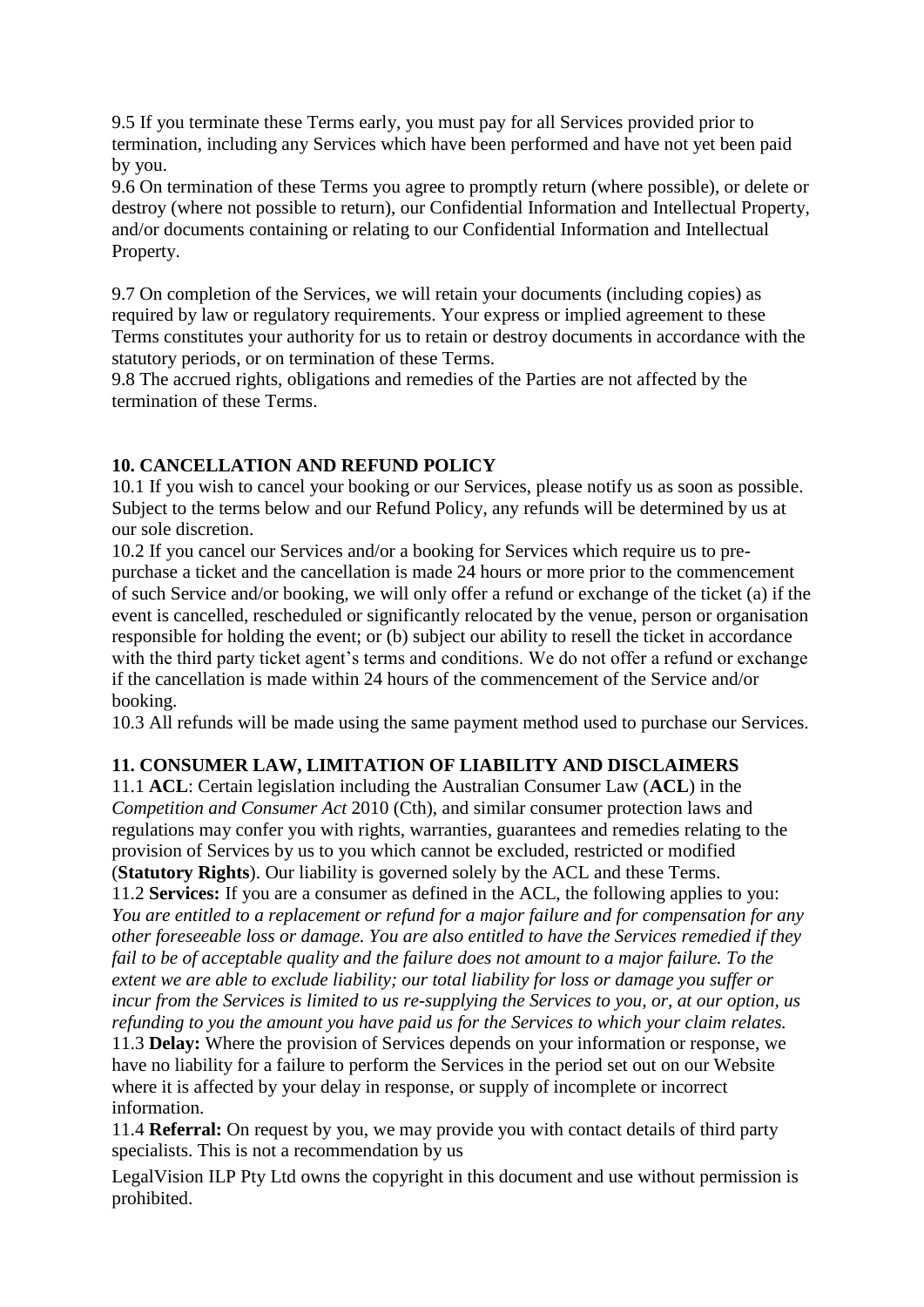for you to seek their advice or to use their services. We make no representation or warranty about the third party advice or provision of services, and we disclaim all responsibility and liability for the third party advice or provision of services, or failure to advise or provide services.

11.5 **Warranties**: To the extent permitted by law, we exclude all express and implied warranties, and all material and work is provided to you without warranties of any kind, either express or implied. We expressly disclaim all warranties including but not limited to implied warranties of merchantability and fitness for a particular purpose.

11.6 **Liability:** To the extent permitted by law, we exclude all express or implied representations, conditions, guarantees and terms relating to the Services and these Terms, except those set out in these Terms, including but not limited to:

(a) implied or express guarantees, representations or conditions of any kind, which are not stated in these Terms;

(b) the Services being unavailable; and

(c) any loss, damage, costs including legal costs, or expense whether direct, indirect, incidental, special, consequential and/or incidental, including loss of profits, revenue, production, opportunity, access to markets, goodwill, reputation, use or any indirect, remote, abnormal or unforeseeable loss, or any loss or damage relating to business interruption, or otherwise, suffered by you or claims made against you, arising out of or in connection with your inability to access or use the Services, and the late supply of Services, even if we were expressly advised of the likelihood of such loss or damage.

11.7 You acknowledge and agree that:

(a) you are solely responsible for determining the suitability of our Services for you;

(b) your participation in our Services involves anticipated and unanticipated risks, including personal injury to you or a third party sustained during the course of your use of our Services and such risks could result in severe physical or emotional damage to us, yourself, a third party (including stress, personal injury, paralysis or death) or damage to a third party; and (c) it is your duty to ensure that you or any third party using our Services with you are using our Services safely and not in contravention of any laws.

11.8 **Limitation:** To the extent permitted by law, our total liability arising out of or in connection with the Services, however arising, including under contract, tort, including negligence, in equity, under statute or otherwise, will not exceed the total fees paid by you to us in the twelve (12) month period prior to the event giving rise to the liability, or one hundred dollars (AUD\$100) if no such payments have been made, as applicable.

11.9 **Disclaimer:** You are solely responsible for determining the suitability of any of our Services or any service provided by a Third Party, and your reliance on any information that is provide to you through our Website, Services or Materials is at your own risk.

11.10 Some Services are subject to availability. We do not guarantee that such Services will be provided at all or will be available at your preferred date and time. For Services which require booking in advance, we recommend you make your booking as early as possible. 11.11 This clause will survive termination of these Terms.

### **12. INDEMNITY**

12.1 You are liable for and agree to indemnify, defend and hold us harmless for and against any and all claims, liabilities, suits, actions and expenses, including costs of litigation and reasonable legal costs, resulting directly or indirectly from:

(a) any information that is not accurate, up to date or complete or is misleading or a misrepresentation;

(b) your participation in the use of any of our Services;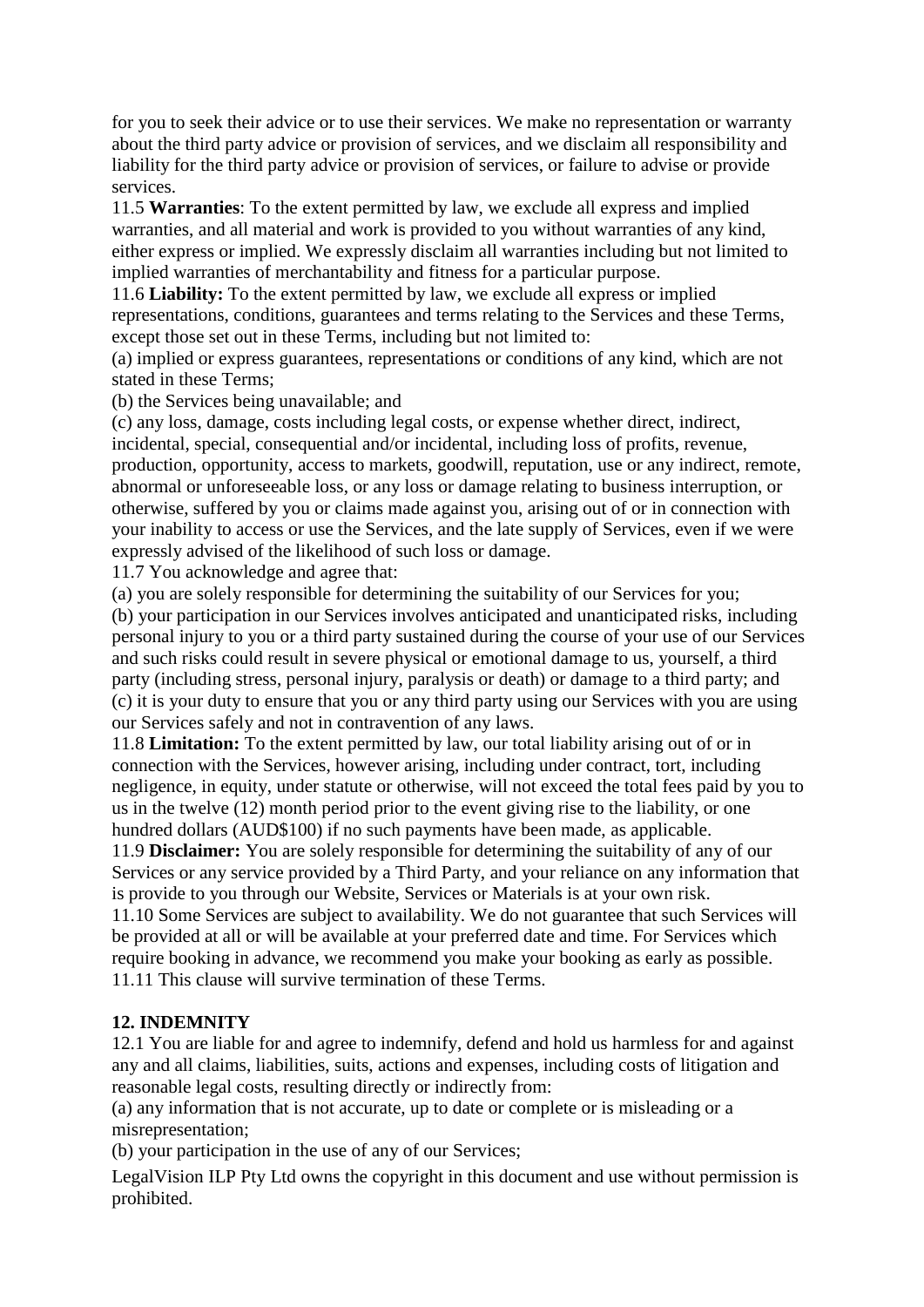(c) any breach of these Terms; and

(d) any misuse of the Services from or by you, your employees, contractors or agents. 12.2 You agree to co-operate with us (at your own expense) in the handling of disputes, complaints, investigations or litigation that arise as a result of your use of the Services including but not limited to disputes, complaints, investigations or litigation that arises out of or relates to incorrect information you have given us.

12.3 The obligations under this clause will survive termination of these Terms.

#### **13. GENERAL**

13.1 **Privacy:** We agree to comply with the legal requirements of the Australian Privacy Principles as set out in the *Privacy Act 1988* (Cth) and any other applicable legislation or privacy guidelines.

13.2 **Accuracy:** While we endeavour to keep the information up to date and correct, we make no representations, warranties or guarantees expressed or implied, about the completeness, accuracy, reliability, suitability or availability of any information, images, products, services, or related graphics contained on the Website for any particular purpose. You hereby acknowledge that such information and materials may contain mistakes, inaccuracies or errors and we expressly exclude any liability for such to the fullest extent permissible by law. 13.3 **Publicity:** You consent to us using advertising or publically announcing that we have undertaken work for you.

13.4 **Email:** You acknowledge that we are able to send electronic mail to you and receive electronic mail from you and that is the primary way that we will communicate with each other. You release us from any claim you may have as a result of any unauthorised copying, recording, reading or interference with that document or information after transmission, for any delay or non-delivery of any document or information and for any damage caused to your system or any files by a transfer.

13.5 **GST:** If and when applicable, GST payable in connection with the supply of the Services will be set out in our Fees. You agree to pay us an amount equivalent to the GST payable on the supply at the same time that you pay our Fees.

13.6 **Relationship of parties:** These Terms are not intended to create a relationship between the parties of partnership, joint venture, or employer-employee.

13.7 **Assignment:** These Terms are personal to the Parties. A Party must not assign or deal with the whole or any part of its rights or obligations under these Terms without the prior written consent of the other Party (such consent not to be unreasonably withheld).

13.8 **Severance:** If any provision (or part of it) under these Terms is held to be unenforceable or invalid in any jurisdiction, then it will be interpreted as narrowly as necessary to allow it to be enforceable or valid. If a provision (or part of it) under these Terms cannot be interpreted as narrowly as necessary to allow it to be enforceable or valid, then the provision (or part of it) must be severed from these Terms and the remaining provisions (and remaining part of the provision) of these Terms are valid and enforceable.

13.9 Force Majeure

If performance of these Terms or any obligation under these Terms is prevented, restricted, or interfered with by causes beyond either party's reasonable control (**Force Majeure**), and if the party unable to carry out its obligations gives the other party prompt written notice of such event, then the obligations of the party invoking this provision shall be suspended to the extent necessary by such event. The term Force Majeure shall include, without limitation, acts of God, fire, explosion, vandalism, storm or other similar occurrence, orders of acts of military or civil authority, or by national emergencies, insurrections, riots, or wars, or strikes,